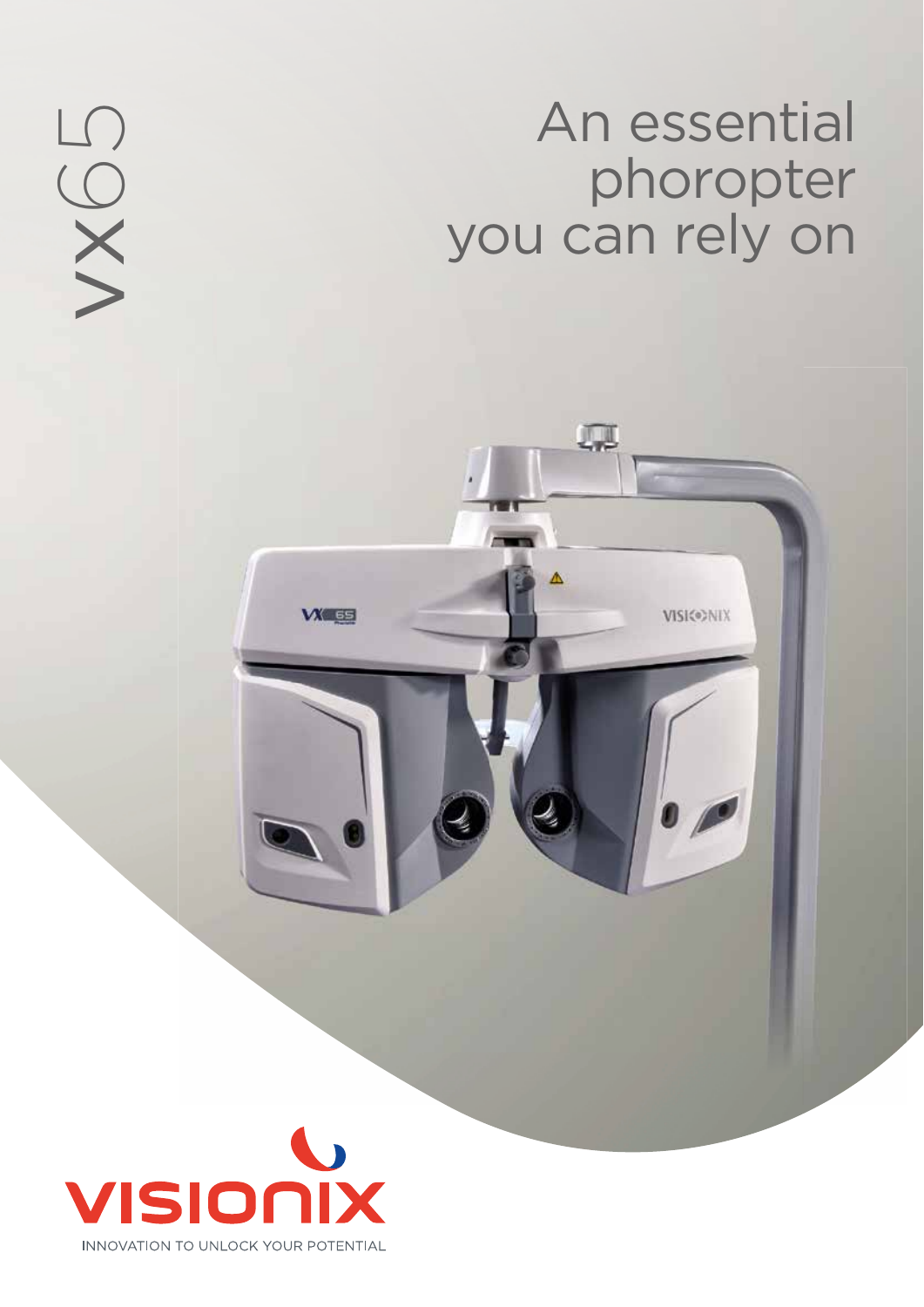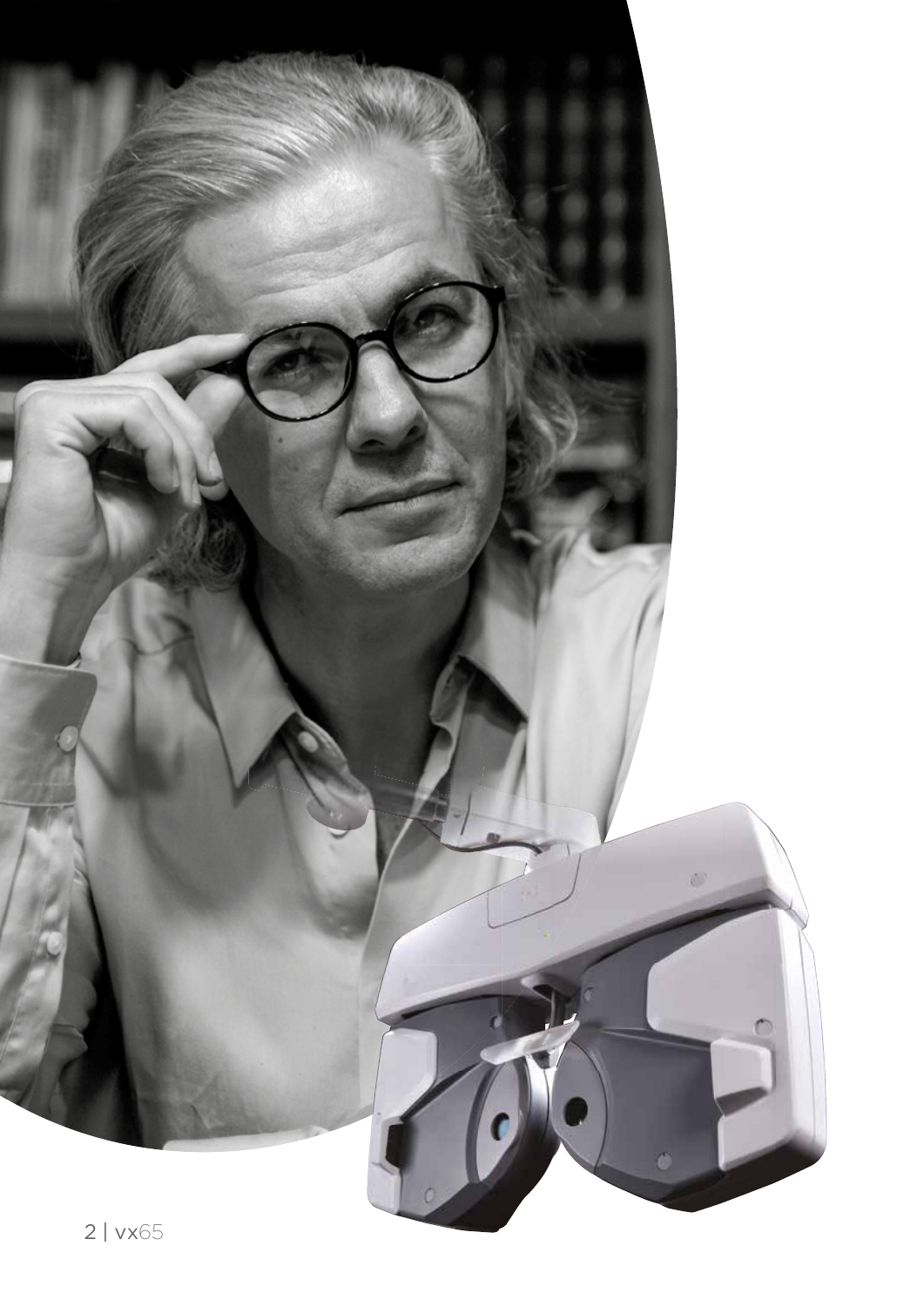# Workflow efficiency

Do you ever wonder how many refractions you carry out day after day, all year round? We designed the VX65 to tackle the toughest workloads. 20 refractions a day 300 days per year for 10 years. That is 60,000 times less you need to bend over a manual phoropter turning dials and knobs. Backed by an industry leading warranty.



Benefit from Visionix technology improvements and experience a more accurate and comfortable refraction process.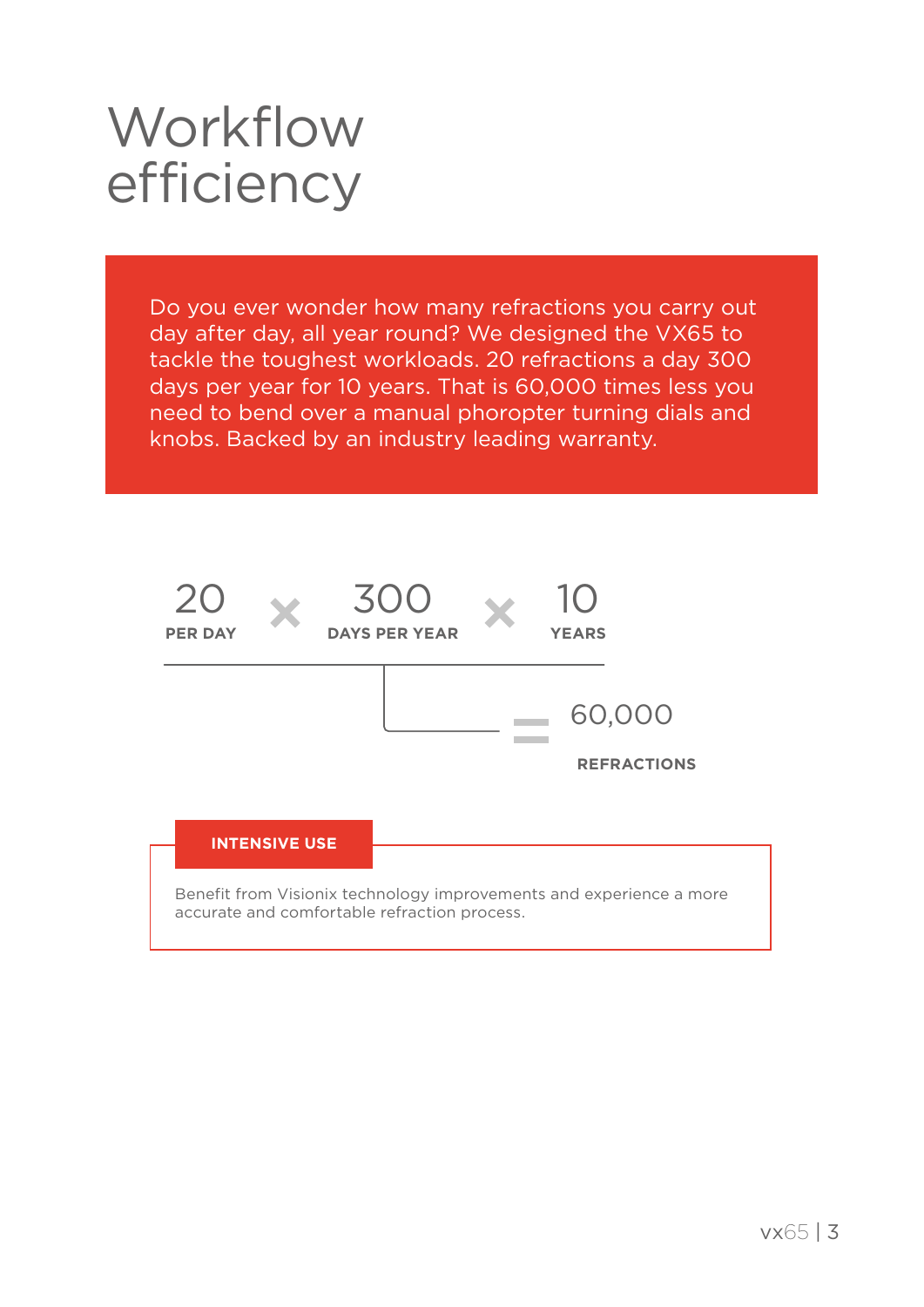### Integrate with the Visionix suite of equipment and EMR\*

- Full data management dashboard to manage your data from external devices (EMR/ARK)
- Import data wirelessly from other devices (such as AR/K and lensometers) via VXbox
- Export refraction data into your EMR system at the touch of a button

\* Electronic medical reports

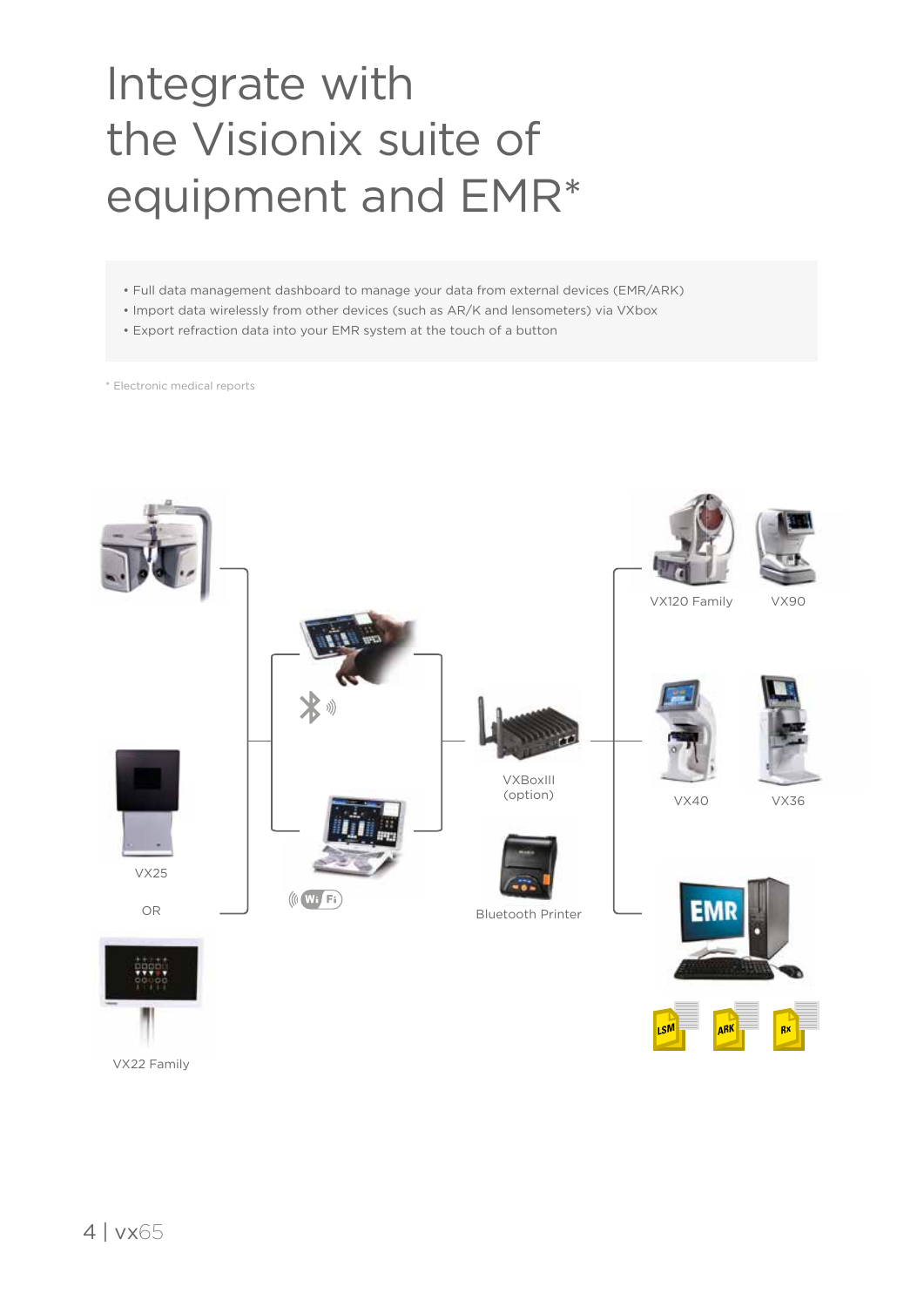### Reduce adoption time for new users

The VX65 is extremely versatile, including two interfaces for those new to digital refraction and advanced users. One of this interface having manual-and auto-phoropter mode.

#### **VERSATILE 3-IN-1 DEVICE:**

#### **A phoropter that adapts to the way you work.**

- Ideal for multi-skilled practices: switch between digital manual phoropter and auto-phoropter mode any time
- Control the entire refraction process with either the tablet or an optional ergonomic control panel



### **TABLET IN DIGITAL MANUAL PHOROPTER MODE** 1

#### **Make the transition to an automatic phoropter easier**

- Dedicated interface for manual phoropter users
- All the functionalities of a manual phoropter with the advantages of automation





### 2

#### **TABLET IN AUTO-PHOROPTER MODE**

#### **Standardize and simplify refraction experiences**

- All the functionalities of an automatic phoropter embedded in a wireless tablet
- Customize your refraction routine with up to 6 different programs: Step by step guided refraction with clear instructions for each stage
- Simple and efficient interface

### 3

#### **CONTROL PANEL (OPTIONAL)**

#### **Add physical controls for maximum efficiency and intensive use**

- Immediate access to a set of essential buttons
- The tablet becomes a large screen
- The control panel also comes with an optional stand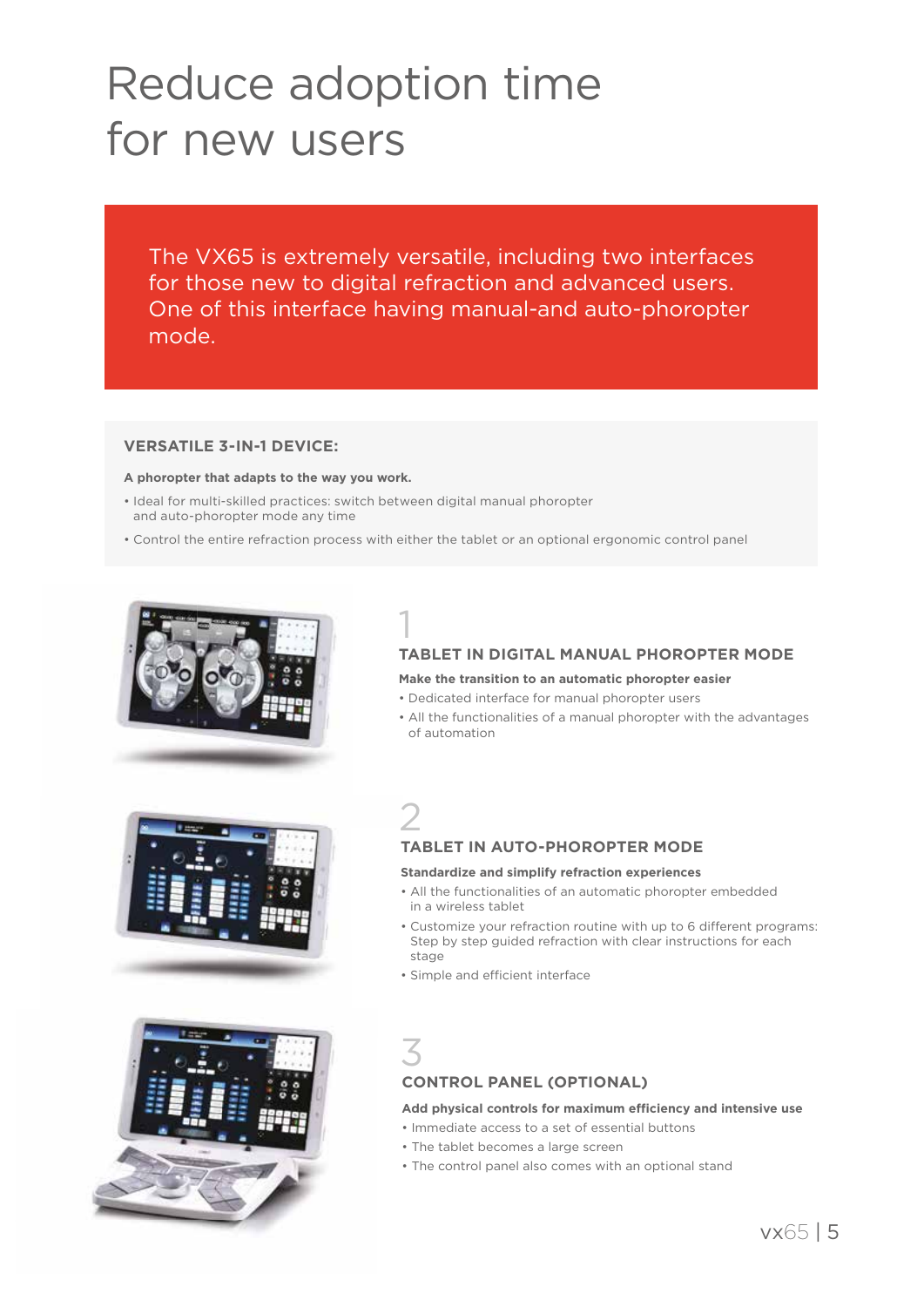## Rely on your choice

#### **Precise engineering**

- Rugged materials and components for excellent longevity
- Precisely tooled parts for smooth and silent operation
- Speedy lens transitions and startup initialization

#### **Long lasting**

- Better components for maximum durability
- Mechanical components tested to handle 60,000 refractions during their lifetime
- Up to 10 years of intensive use

#### **Chart Control VX25 or VX22 family**

- Complete control, right from the tablet
- Charts and Optotypes are displayed on the tablet: see what the patient is reading without adjusting your body position

#### **Recording / printing**

- Record and print a pdf report via the VXBOXIII
- Print a ticket direclty from the VX65 application 1.2 on an external Bluetooth printer



### Technical specifications

Auxiliary lens

#### DIMENSIONS:

| WIDTH            | 350 mm (13.78 in.) |
|------------------|--------------------|
| DEPTH            | 80 mm (3.15 in.)   |
| HFIGHT           | 280 mm (11.02 in.) |
| WFIGHT           | 3.8 Kg (8.38 lbs)  |
| VOLTAGE          | DC 24 V - 60w      |
| <b>STANDARDS</b> | CΕ                 |

Compliance with Regulation EU 2017/745 on medical devices - Class I" IEC 60601-1 IEC 60601-1-2 ISO 15004-1

| Cross cylinder lens                                                             | $\pm$ 0,25 D / $\pm$ 0,50 D<br>Dual cross cylinder with split<br>prism available with the auto interface |  |
|---------------------------------------------------------------------------------|----------------------------------------------------------------------------------------------------------|--|
| Occluder                                                                        | Available                                                                                                |  |
| Pinhole plate                                                                   | $\alpha$ 2 mm                                                                                            |  |
| Red>green filter                                                                | Right eye: red, Left eye: green                                                                          |  |
| Polarising filters                                                              | Linear (45°/135°) / Circular                                                                             |  |
| Fixed cross cylinder lens                                                       | $+0.50$ (-1.00) 90 $^{\circ}$                                                                            |  |
| Spherical lenses for retinoscope                                                | +1.5 D $/$ +2.0 D                                                                                        |  |
| Red maddox rod                                                                  | Right eye: horizontal, Left eye: vertical                                                                |  |
| Dissociation prism                                                              | Right eye: 6 ∆BU / Left eye: 10∆BI                                                                       |  |
| Refraction distance for near vision                                             | 150 mm - 700 mm                                                                                          |  |
| Forehead rest adjustment range                                                  | $12 \text{ mm}$                                                                                          |  |
| Measurable range                                                                |                                                                                                          |  |
| Sphere                                                                          | - 29.00 to +26.75 D min step 0.25<br>- 19.00 to +16.75 D (Cross cylinder, prism)                         |  |
| Cylinder                                                                        | 0 to ±8,75 D (Min step: 0,25 D)                                                                          |  |
| Axis                                                                            | 0 to 180° min step 1° / 5° / 10°                                                                         |  |
| PD                                                                              | 50 to 80 mm (min step 0.5mm)                                                                             |  |
| Prism                                                                           | 0 to 20 $\Delta$ (min step : 0,5 $\Delta$ / 1,0 $\Delta$ )                                               |  |
| Tablet in auto-phoropter mode                                                   |                                                                                                          |  |
| All the functionalities of an automatic phoropter embedded in a wireless tablet |                                                                                                          |  |

Customize your refraction routine with up to 6 different programs: step by step guided refraction with clear instructions for each stage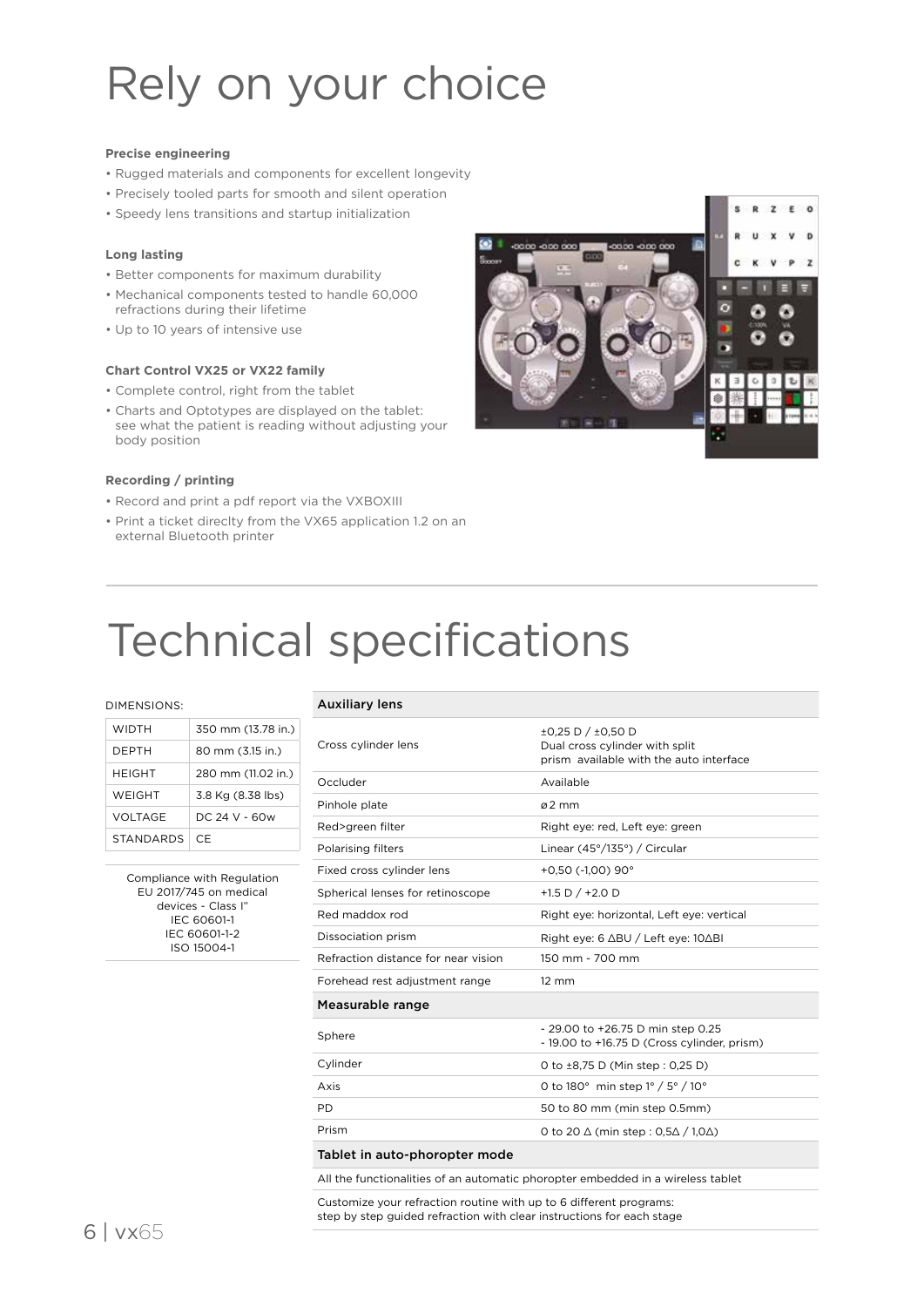#### **REFERENCES AND OPTIONS**



#### VX65 + tablet Ref. 8265-0000-00

#### Includes:

- Digital Phoropter Head
- Tablet (Samsung Tab A, Android 9)
- Accessories (Near vision rod, Near vision test, Cleanable cheek protection).
- Software includes the Tablet in digital manual phoropter mode or Tablet in auto-phoropter mode.



#### Control panel (optional) Ref. 8265-8001-00 Includes:

- Control Panel (Bluetooth connection to the Tablet)
- Power supply
- Tablet Charging cable



VX22 chart displays (optional) VX22-NP Non polarized Ref. 8240-0022-00

VX22-LP Linear polarized Ref. 8241-0022-40

VX22-CP Circular polarized Ref. 8241-0022-31



VX65/VX25 Table Ref. 8160-0025-00

Arm for VX65 phoropter Ref. 8160-5001-18

#### Control panel stand (optional) Ref. 8160-8025-00 Includes:

• Stand

• Power cable management inside the column for clean integration H 828 mm (32,60 in.) x W 320 mm (12,60 in.) x D 359 mm (14,13 in.)



#### VXBOXIII communication interface (optional)

Ref. 8216-1001-03 Allows you to interface the VX65 with Lensmeter and Autorefractometer, and send the final prescription to the EMR Software.



Bluetooth external printer (optional) Ref.8265-8002-00



#### VX25 space saving chart (optional) Ref. 8225-0000-00

This screen has been designed for optimal results in the exam room pre-screen area thanks to its ergonomic design, streamlined style, and the large number of tests included.



WIFI Dongle (optional) ALFA NETWORK AWUS036EAC Ref. 40010043-00